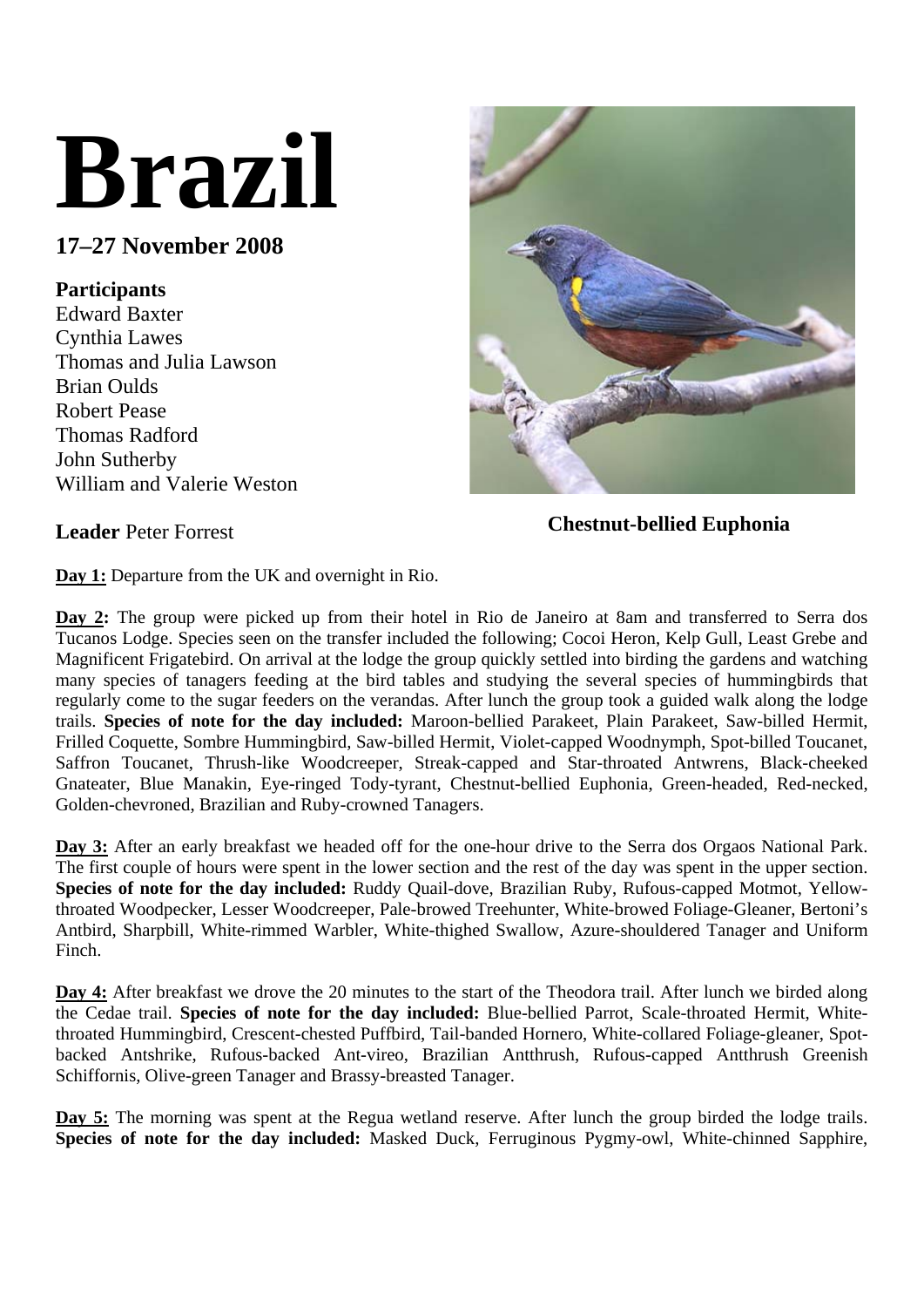Sooretama Slaty-Antshrike, Chestnut-backed Antshrike, White-flanked Antwren, Yellow-lored Todyflycatcher, Lemon-chested Greenlet, and Red-rumped Cacique.

Day 6: After breakfast we headed off for the hours drive to the start of the Portao Azul trail. In the afternoon we birded along the road to Macae de Cima. **Species of note for the day included:** Black Hawk-eagle, Plovercrest, Amethyst Woodstar, Scaled Woodcreeper, Rufous-capped Spinetail, Pallid Spinetail, Red-eyed Thornbird, Dusky-tailed Antbird, Serra do Mar Tyrant-manakin, and Half-collared Sparrow.

**Day 7:** The day was spent birding the lodge trails and garden. **Species of note for the day included:** Frilled Coquette, Surucua Trogon, Spot-billed Toucanet, Saffron Toucanet, Blond-crested Woodpecker, Grey-hooded Atilla, and Black-throated Grosbeak.

**Day 8:** Without doubt the Three-toed Jacamar is one of the target species of the whole week. We departed early for an hours drive to where the days birding began. Despite the unsettled weather, an excellent days birding. **Species of note for the day included:** Blackish Rail, Crowned Eagle, Red-legged Seriama, Blue-winged Macaw, White-eyed Parakeet, Sapphire-spangled Emerald, Three-toed Jacamar, Toco Toucan, Hangnest Todytyrant, Rufous-capped Antshrike, Serra Antwren, Ferruginous Antbird, Streamer-tailed Tyrant, Black-capped Donacobius, Pileated Finch, and Tawny-headed Swallow.

**Day 9:** Although the forecast was less than ideal, being the last full day of the tour meant the high altitude trails had to be attempted. The first hour was spent on the Macae de Cima road to see a few species missed in the rain earlier in the week. The rest of the day was spent on the two high altitude trails until a torrential downpour midafternoon! **Species of note for the day included:** Slaty-breasted Wood-rail, Giant Antshrike, Rufous Gnateater, Black & Gold Cotinga, Swallow-tailed Cotinga, Bare-throated Bellbird, Blue-billed Black-Tyrant, Thick-billed Saltator and Green-winged Saltator.

**Day 10:** The group spent the morning around the lodge before departing back to Rio for their flight home at 2pm. **Species of note for the day included:** Blue-bellied Parrot, Southern Antpipit and Ochre-bellied Flycatcher.

Despite some problems with the weather during the groups stay we still had a combined total of 266 species seen with a further 9 heard. A total of 70 Atlantic forest endemics were seen.

**Pete Forrest Serra dos Tucanos Lodge** 

#### **FULL SPECIES LIST**

**Species in bold with a \* are endemic to the Atlantic rain forest.** 

- 1. **BROWN TINAMOU** *(Crypturellus obsoletus)* Heard on several occasions from most forested areas.
- 2. **TATAUPA TINAMOU** *(Crypturellus tataupa)* Heard only, at the wetland on the  $21^{st}$ .
- 3. **LEAST GREBE** *(Tachybaptus dominicus)* Up to six on three dates.
- 4. **PIED-BILLED GREBE** *(Podilymbus podiceps)* One at the wetland reserve on the  $21<sup>st</sup>$ .
- 5. **NEOTROPIC CORMORANT** *(Phalacrocorax brasilianus)* Several recorded on the journey up from Rio on the 18th.
- 6. **MAGNIFICENT FRIGATEBIRD** *(Fregata magnificens)* Several were recorded from the Rio- Niteroi bridge.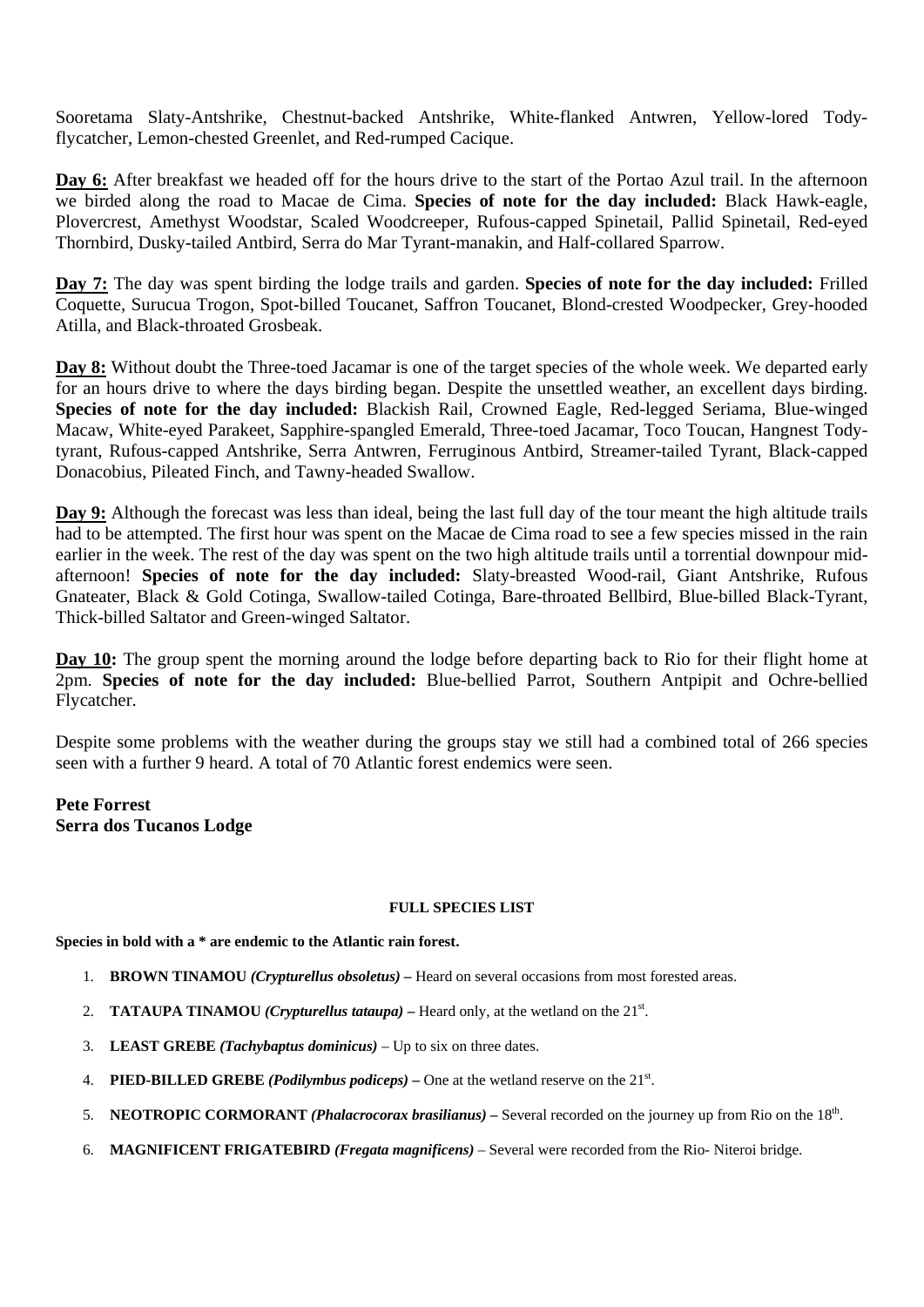- 7. **GREAT EGRET** *(Ardea alba)* Seen in most wet areas along the roadside when on excursions.
- 8. **CATTLE EGRET** *(Bubulcus ibis)* Seen commonly in any suitable habitat.
- 9. **STRIATED HERON** *(Butorides striatus)* Ones or twos on three dates.
- 10. **WHISTLING HERON** *(Syrigma sibilatrix)* Three on the Jacamar excursion.
- 11. **CAPPED HERON** *(Pilherodius piliatus)* One on the Jacamar excursion and one on the drive from the National Park.
- 12. **BLACK-CROWNED NIGHT-HERON** *(Nycticorax nycticorax)* Seen at the wetland reserve and on the Jacamar excursion.
- 13. **ROSEATE SPOONBILL** *(Platalea ajaja)* One on the drive to the wetland reserve on the  $21<sup>st</sup>$ .
- 14. **WHITE-FACED WHISTLING-DUCK** *(Dendrocygna viduata)* A flock of ten birds at the wetland reserve.
- 15. **BRAZILIAN TEAL** *(Amazonetta braziliensis)* At least 15 at the wetland reserve on the 21<sup>st</sup> and seen whilst driving on two other dates.
- 16. **MASKED DUCK** *(Nomonyx dominica)* A flock of 12 birds at the wetland reserve.
- 17. **BLACK VULTURE** *(Coragyps atratus)* Seen daily, common.
- 18. **TURKEY VULTURE** *(Cathartes aura)* Seen almost daily, common.
- 19. LESSER YELLOW-HEADED VULTURE *(Cathartes burrovianus)* At least four at the wetland reserve on the 21<sup>st</sup>.
- 20. **GREY-HEADED KITE** *(Leptodon cayanencis)* Three on the Jacamar excursion and two over the lodge on the last morning.
- 21. **RUFOUS-THIGHED KITE** *(Harpagus diodon)* Up to four birds seen on three dates.
- 22. **PLUMBEOUS KITE** *(Ictinia plumbea)* One on the Jacamar excursion on the  $24<sup>th</sup>$ .
- 23. **BICOLOURED HAWK** *(Accipiter bicolor)* Singles on the Portao Azul and high altitude excursions.
- 24. **SAVANNA HAWK (***Heterospizias meridionalis)* Recorded in small numbers on most excursions.
- 25. **ROADSIDE HAWK (***Buteo magnirostris)* Recorded almost daily in small numbers.
- 26. **WHITE-TAILED HAWK** *(Buteo albicaudatus)* -Singles on the high altitude and Jacamar excursions.
- 27. **CROWNED EAGLE** *(Harpyhaliaetus coronatus)* One on the Jacamar excursion on the 24th.
- 28. **BLACK-AND-WHITE HAWK-EAGLE** *(Spizastur melanoleucus)* The breeding pair was seen on several dates at the lodge.
- 29. **BLACK HAWK-EAGLE** *(Spizastur tyrannus)* One at the Portao Azul on the 22nd.
- 30. **SOUTHERN CARACARA** *(Caracara plancus)* Recorded almost daily from suitable habitats.
- 31. **YELLOW-HEADED CARACARA** *(Milvago chimachima)* Recorded almost daily from suitable habitats.
- 32. **AMERICAN KESTREL** *(Falco sparverius)* Two on the Jacamar excursion on the  $24<sup>th</sup>$  and a single on the drive to the National Park.
- 33. **DUSKY-LEGGED GUAN** *(Penelope obscura)* One at the Portao Azul on the 22nd
- 34. **SLATY-BREASTED WOOD-RAIL** *(Aramides saracura)*Heard on several dates and brief views of one while driving to the high altitude trail.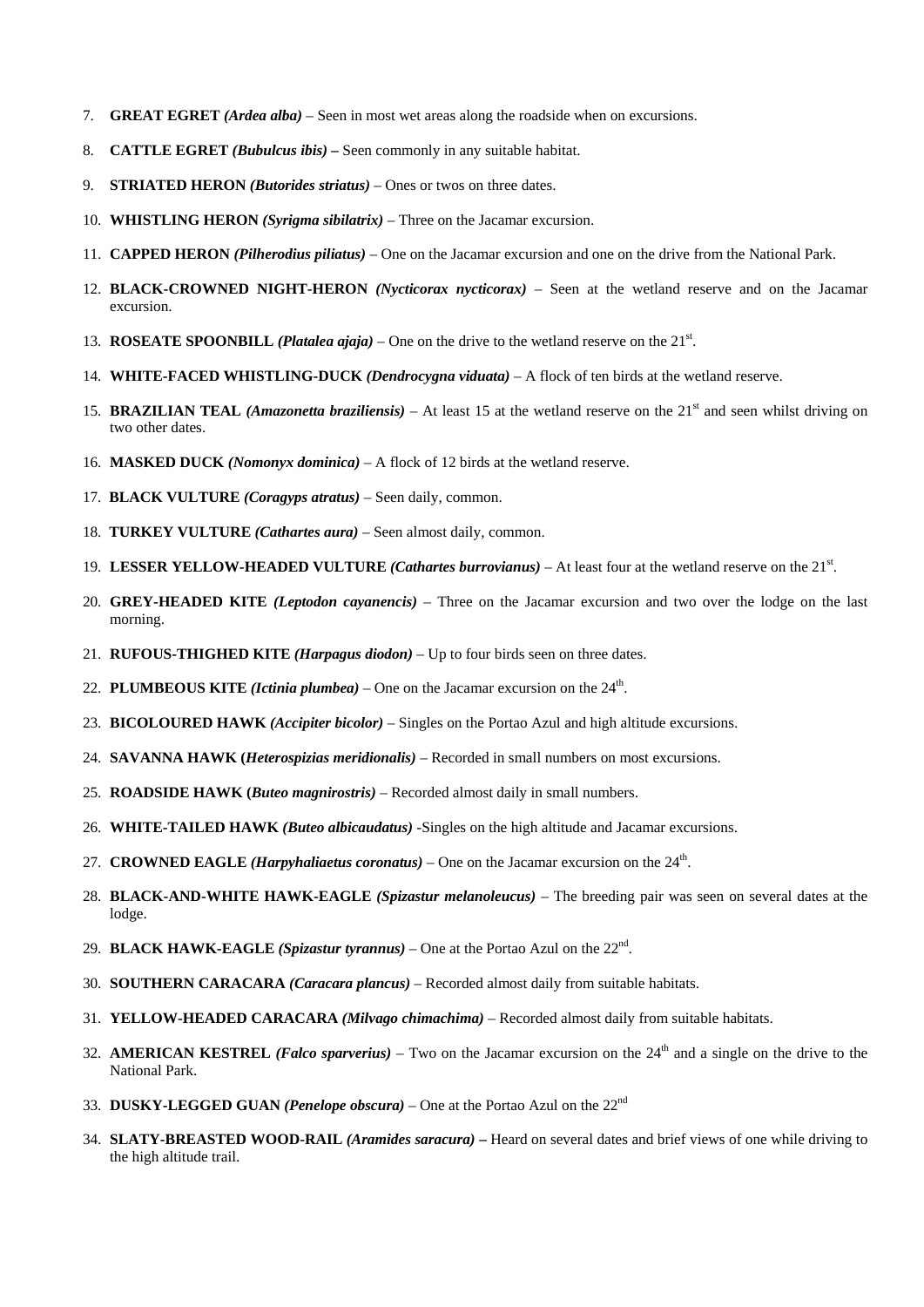- 35. **BLACKISH RAIL** *(Pardirallus nigricans)* Two adults and a juvenile were seen on the Jacamar excursion on the 24th.
- 36. **RED-LEGGED SERIAMA** *(Cariama cristata)* Two on the Jacamar excursion on the 24th.
- 37. **PURPLE GALLINULE** *(Porphyrio martinica)* Several seen at the wetland reserve and one on the Jacamar excursion.
- 38. **COMMON MOORHEN** *(Gallinula chloropus)* Up to 40 birds at the wetland and a couple of other sightings during the week.
- 39. **WATTLED JACANA** *(Jacana jacana)* Small numbers recorded on four dates.
- 40. **SOUTHERN LAPWING** *(Vanellus chilensis)* Recorded almost daily in suitable habitats.
- 41. **SOUTH AMERICAN SNIPE** *(Gallinago paraguaiae)* One flushed from a roadside ditch while looking for a capped heron on the drive back from the National Park.
- 42. **KELP GULL** *(Larus dominicanus)* Small numbers were recorded on the journey from Rio.
- 43. **PICAZURO PIGEON** *(Patagionas picazuro)* Small numbers recorded most days.
- 44. **PALE-VENTED PIGEON (P***atagionas* **cayennensis)** Small numbers on the Jacamar and high altitude excursions.
- 45. **PLUMBEOUS PIGEON** *(Patagionas plumbea)* A single on the high altitude excursions on the 25th.
- 46. **RUDDY GROUND-DOVE** *(Columbina talpacoti)* Seen in small numbers almost daily.
- 47. **WHITE-TIPPED DOVE** *(Leptotila verreauxi)* Heard only, at the wetland reserve on the  $21<sup>st</sup>$ .
- 48. **GREY-FRONTED DOVE** *(Leptotila rufaxilla)* Two at the lodge on the 23rd.
- 49. **RUDDY QUAIL-DOVE** *(Geotrygon Montana)* One at the National Park on the 19th.
- 50. **BLUE-WINGED MACAW** *(Primolius maracana)* Seven were seen on the Jacamar excursion on the 24th.
- 51. **WHITE-EYED PARAKEET** *(Aratinga leucophthalmus)* Small numbers were seen on the Jacamar and Portao Azul excursions.
- 52. **MAROON- BELLIED PARAKEET** *(Pyrrhura frontalis)*Small numbers recorded in the lodge gardens daily. Also seen on several of the excursions.
- 53. **PLAIN PARAKEET** *(Brotogeris tirica)* Small numbers recorded in the lodge gardens daily. Also seen on several of the excursions.
- 54. **BLUE-WINGED PARROTLET** *(Forpus crassirostris)* Five on the Jacamar excursion on the 24<sup>th</sup>.
- 55. **SCALY-HEADED PARROT** *(Pionus maximiliani)* Recorded within the lodge grounds on several occasions, also on several of the excursions.
- 56. **BLUE-BELLIED PARROT** *(Triclaria malachitacea)* Three on the Cedae trail and five at the lodge on the 26th.
- 57. **SQUIRREL CUCKOO** *(Piaya cayana)* One or two birds were recorded almost daily.
- 58. **SMOOTH-BILLED ANI** *(Crotophaga ani)* Seen commonly in any suitable habitat.
- 59. **GUIRA CUCKOO** *(Guira guira)* Seen commonly in any suitable habitat.
- 60. **FERRUGINOUS PYGMY-OWL** *(Glaucidium brasilianum)* One at the wetland reserve and one at the lodge both on the  $21^{\rm st}$ .
- 61. **BURROWING OWL** (*Athene cunicularia*) The family of five were seen on the high altitude excursion on the  $25<sup>th</sup>$ .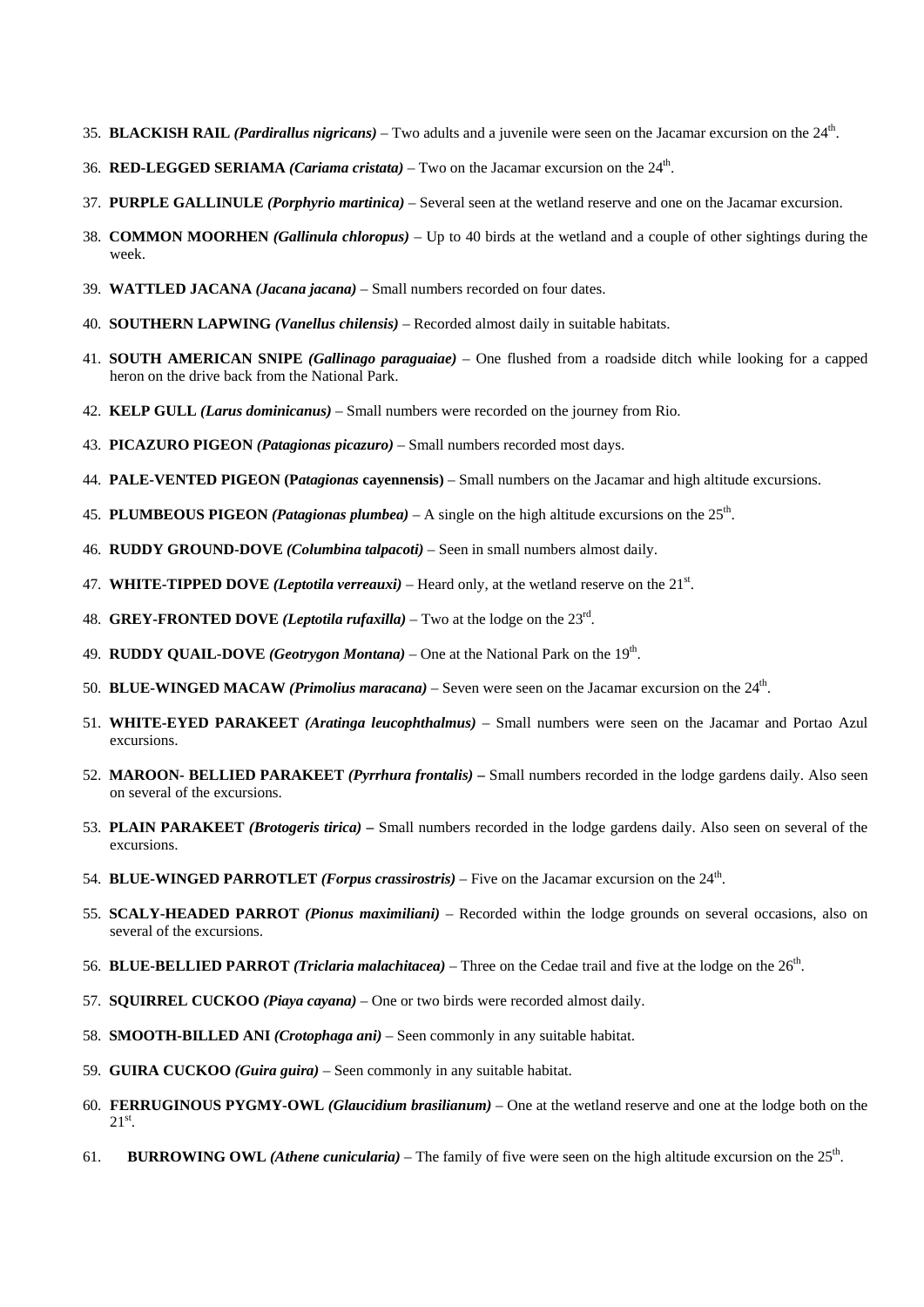- 62. **SPOT-TAILED NIGHTJAR** *(Caprimulgus maculicaudus)* One on the high altitude excursion on the  $25<sup>th</sup>$ .
- 63. **PARAQUE** *(Nyctidromus albicollis)* A pair on the high altitude excursion on the  $25<sup>th</sup>$ .
- 64. **WHITE-COLLARED SWIFT** *(Stretoprocne zonaris)* Groups of up to twelve birds recorded on four dates.
- 65. **GREY-RUMPED SWIFT** *(Chaetura cinereiventris)* Birds going to roost were seen on several dates at the lodge.
- 66. **ASHY-TAILED SWIFT** *(Chaetura andrei)*Groups of up to five birds seen on four dates.
- 67. **SAW-BILLED HERMIT** *(Ramphodon naevius)*Recorded almost daily around the lodge.
- 68. **SCALE-THROATED HERMIT** *(Phaethornis eurynome***)** Three on the Theodora trail and two on the high altitude excursion.
- 69. **PLANALTO HERMIT** *(Phaethornis pretrei)* One on the Jacamar excursion on the  $24<sup>th</sup>$ .
- 70. **SOMBRE HUMMINGBIRD** *(Campylopterus cirrhochloris)*Recorded daily at the lodge.
- 71. **SWALLOW-TAILED HUMMINGBIRD** *(Eupetomena macroura)* Seen daily in a variety of habitats.
- 72. **BLACK JACOBIN** *(Melanotrochilus fuscus)*Seen daily around the lodge and on several of the excursions.
- 73. **PLOVERCREST** *(Stephanoxis lalandi)*Singles on the Macae de Cima trail and the high altitude excursion.
- 74. **FRILLED COQUETTE** *(Lophornis magnificus)*Singles at the lodge on several dates.
- 75. **GLITTERING-BELLIED EMERALD** *(Chlorostilbon aureoventris)* One on the Jacamar and three on the high altitude excursions.
- 76. **VIOLET-CAPPED WOODNYMPH** *(Thalurania glaucopis)*Seen daily around the lodge and on several of the excursions.
- 77. **WHITE-CHINNED SAPPHIRE** (*Hylocharis cyanus*) One at the wetland reserve on the  $21<sup>st</sup>$ .
- 78. **WHITE-THROATED HUMMINGBIRD** *(Leucochloris albicollis)* One on the Theodora trail and two at the Portao Azul.
- 79. **VERSICOLOURED EMERALD** *(Agyrtria versicolor)* One at the lodge feeders on several dates.
- 80. **SAPPHIRE-SPANGLED EMERALD** *(Amazila lacteal)* One on the Jacamar excursion.
- 81. **BRAZILIAN RUBY** *(Clytolaema rubricauda)*Seen on two dates around the lodge and on several of the excursions.
- 82. **AMETHYST WOODSTAR** *(Calliphlox amethystine)* A single at the Portao Azul on the 22nd.
- 83. **SURUCUA TROGON** *(Trogon surrucura)* Seen most days at the lodge and on several of the excursions.
- 84. **RINGED KINGFISHER** *(Ceryle torquata)* A single at the lodge on two dates.
- 85. **AMAZON KINGFISHER** *(Ceryle amazona)* Four were seen during the week.
- 86. **RUFOUS-CAPPED MOTMOT** *(Baryphthengus ruficapillus)* Two at the National Park on the 20<sup>th</sup>.
- 87. **THREE-TOED JACAMAR** *(Jacamaralcyon tridactyla)*As usual this bird performed very well with two being seen on the  $24<sup>th</sup>$ .
- 88. WHITE-EARED PUFFBIRD (Hystalus chacuru) Two were seen on the Jacamar excursion on the 24<sup>th</sup>.
- 89. **CRESCENT CHESTED PUFFBIRD** *(Malacoptila striata)*The resident pair was seen on a couple of dates at the lodge.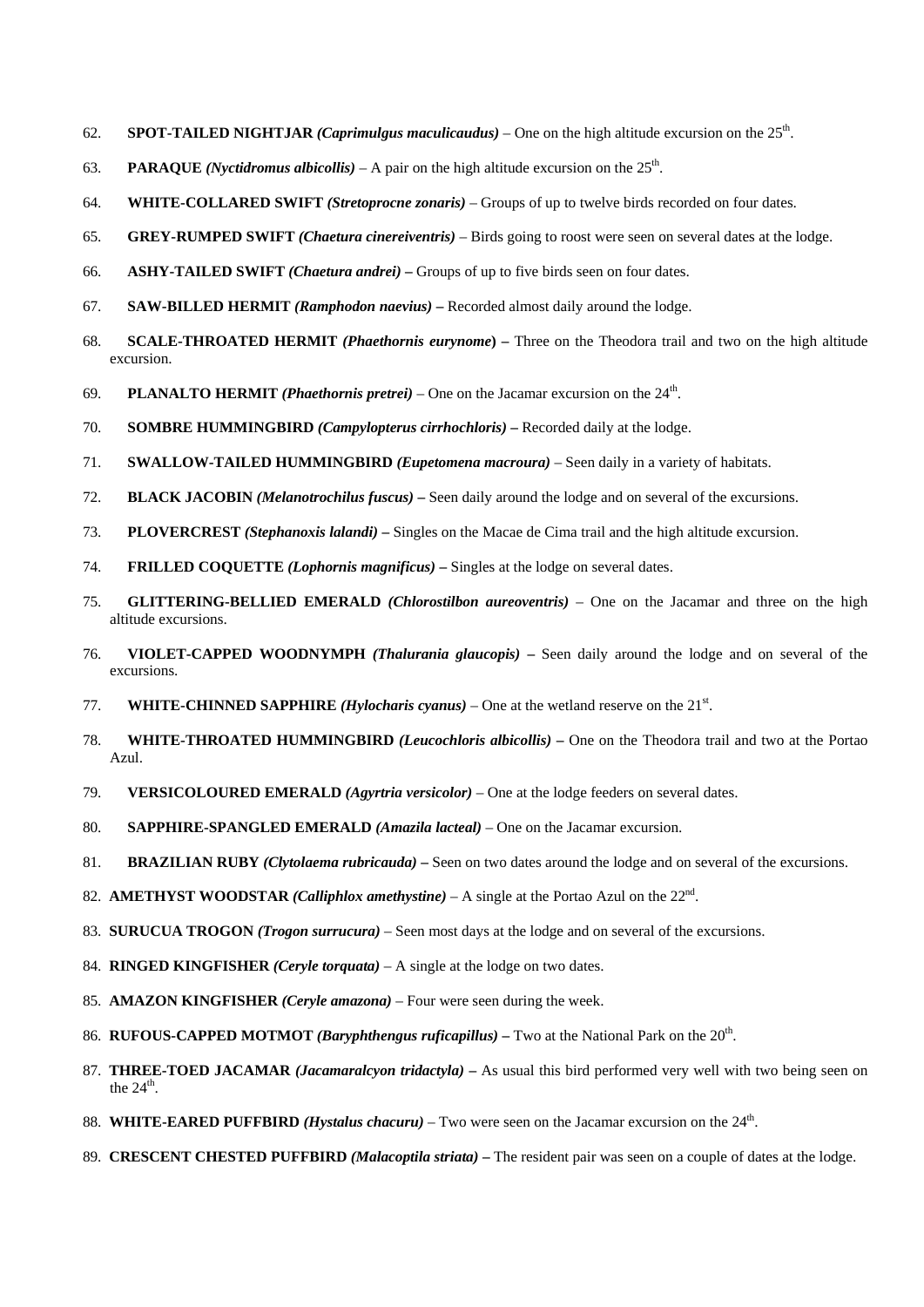- 90. **SAFFRON TOUCANET** *(Baillonius bailloni)*Up to four birds were seen on several dates at the lodge feeders.
- 91. **SPOT-BILLED TOUCANET** *(Selenidera maculirostris)* Seen most days at the lodge and on several of the excursions.
- 92. **CHANNEL-BILLED TOUCAN** *(Rhamphastos vitellinus)* Up to three seen on three dates.
- 93. **TOCO TOUCAN** *(Rhamphastos toco)* Two adults and two juveniles were seen on the Jacamar excursion.
- 94. **WHITE-BARRED PICULET** *(Picumnus cirratus)* Up to three on four dates.
- 95. WHITE WOODPECKER (Melanerpes candidus)  $A$  single at the wetland reserve on the  $21<sup>st</sup>$ .
- 96. **YELLOW-THROATED WOODPECKER** *(Piculus flavigula)* One at the National Park on the 19th.
- 97. **CAMPO FLICKER** *(Colaptes campestris)* Groups of up to six birds were seen on two dates.
- 98. **GREEN-BARRED WOODPECKER** *(Colaptes melanochloros)* A single at the start of the Theodora trail.
- 99. **BLOND-CRESTED WOODPECKER** *(Celeus flavescens)* Recorded on several dates at the lodge.
- 100. **TAIL-BANDED HORNERO** *(Furnarius figulus)*Ones or twos on four dates.
- 101. **RUFOUS HORNERO** *(Furnarius rufus)* Seen commonly in any suitable habitat.
- 102. **RUFOUS-CAPPED SPINETAIL** *(Synallaxis ruficapilla)* Three on the Portao Azul excursion.
- 103. **SPIX'S SPINTAIL** *(Synallaxis spixi)* Two on the Theodora trail on the  $20^{\text{th}}$ .
- 104. **PALLID SPINETAIL** *(Cranioleuca pallida)*Four on the Portao Azul and two on the high altitude excursions.
- 105. **YELLOW-CHINNED SPINETAIL** *(Certhiaxis cinnamomea)* A single at the wetland reserve.
- 106. **COMMON THORNBIRD** *(Phacellodomus rufifrons)* Three on the Jacamar excursion on the 24th.
- 107. **RED-EYED THORNBIRD** *(Phacellodomus erythrophthalmus)*Two on the Portao Azul and Jacamar excursions and one at Macae de Cima.
- 108. **FIREWOOD-GATHERER** *(Anumbius annumbi)* Two on the Jacamar excursion on the 24th.
- 109. **STREAKED XENOPS** *(Xenops rutilans)* One on the Jacamar excursion on the 24th.
- 110. **PLAIN XENOPS** *(Xenops minutus)* One at the lodge on the  $23<sup>rd</sup>$ .
- 111. **PALE-BROWED TREEHUNTER** *(Cichlocolaptes leucophrus)*Two at a nest at the National Park on the 19th.
- 112. **BUFF-FRONTED FOLIAGE-GLEANER** *(Philydor rufus)* Four at the Portao Azul on the 22nd and one at the lodge on the  $25<sup>th</sup>$ .
- 113. **BUFF-BROWED FOLIAGE GLEANER** *(Syndactyla rufosuperciliata)* Heard on the Theodora trail and one seen at the Portao Azul.
- 114. **WHITE-COLLARED FOLIAGE-GLEANER** *(Anabezenops leucophthalmus)* Three at the Portao Azul and one on the Theodora trail.
- 115. **WHITE-BROWED FOLIAGE-GLEANER** *(Anabacerthia amaurotis)*One at the National Park and two on the Theodora trail.
- 116. **WHITE-EYED FOLIAGE-GLEANER** (*Automolus leucophthalamus*) Heard only, at the lodge on the 26<sup>th</sup>.
- 117. **SHARP-TAILED STREAMCREEPER** *(Lochnias nematura)* The breeding pair was regularly seen at the lodge.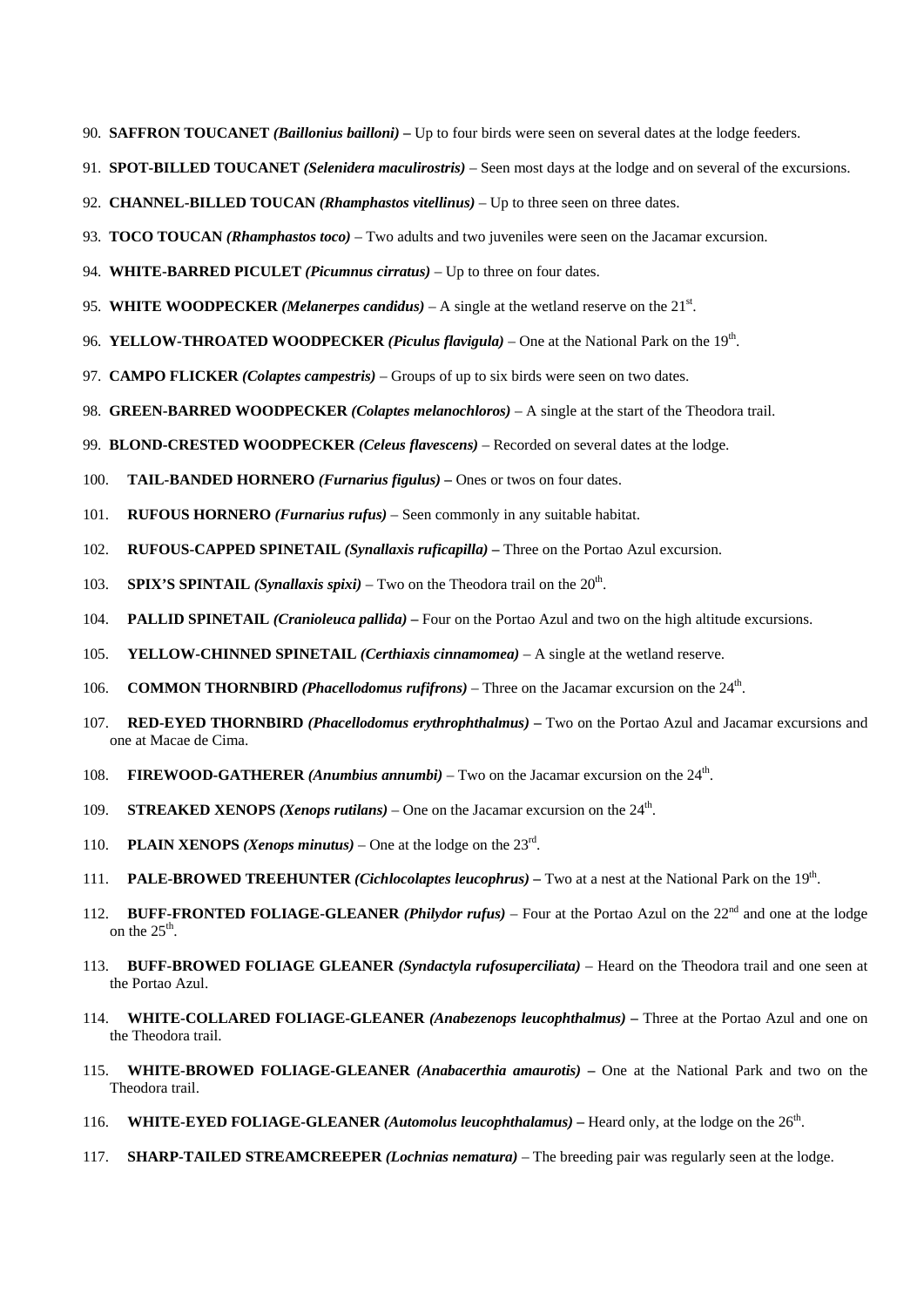- 118. **THRUSH-LIKE WOODCREEPER** *(Dendrocincla turdina)* A single at the lodge on  $18<sup>th</sup>$  and two there on the  $26<sup>th</sup>$ .
- 119. **OLIVACEOUS WOODCREEPER** *(Sittasomus griseicapillus)* Recorded almost daily in suitable habitat.
- 120. **LESSER WOODCREEPER** *(Lepidocolaptes fuscus)*Singles on three dates.
- 121. **BLACK-BILLED SCYTHBILL** *(Campylorhamphus falcularius)*Heard only, on the Theodora trail on the 20th.
- 122. **SCALED WOODCREEPER** *(Lepidocolaptes squamatus)*Singles on the Jacamar and Portao Azul excursions.
- 123. **GIANT ANTSHRIKE** *(Batara cinerea)* One on the high altitude excursion on the  $25<sup>th</sup>$ .
- 124. **SPOT-BACKED ANTSHRIKE** *(Hypoedaleus guttatus)* One on the Ceade trail on the 20th.
- 125. **RUFOUS-CAPPED ANTSHRIKE** *(Thamnophilus ruficapillus)* A single on the Jacamar excursion on the 24th.
- 126. **CHESTNUT-BACKED ANTSHRIKE** *(Thamnophilus palliates)* One at the wetland reserve on the 21<sup>st</sup>.
- 127. **SOORETAMA SLATY-ANTSHRIKE** *(Thamnophilus ambiguous)* One at the wetland reserve on the 21<sup>st</sup>.
- 128. **VARIABLE ANTSHRIKE** *(Thamnophilus caerulescens)* Small numbers at the Portao Azul, Macae de Cima and the Theodora trail.
- 129. **SPOT-BREASTED ANTVIREO** *(Dysithamnus stictothorax)* Seen or heard on most forested excursions.
- 130. **PLAIN ANTVIREO** *(Dysithamnus mentalis)* Seen or heard on most forested excursions.
- 131. **RUFOUS-BACKED ANTVIREO** *(Dysithamnus xanthopterus)*A single on the Theodora trail.
- 132. **STAR-THROATED ANTWREN** *(Myrmotherula gularis)*Heard or seen on most days in forested habitat.
- 133. **WHITE-FLANKED ANTWREN** (*Myrmotherula axillaries*) Three were seen at the wetland reserve on the 21<sup>st</sup>.
- 134. **SERRA ANTWREN** *(Formicivora serrana)*A single on the Jacamar excursion on the 24th.
- 135. **FERRUGINOUS ANTBIRD** *(Drymophila ferruginea)*A single seen on the Jacamar excursion and one seen or heard on several dates at the lodge.
- 136. **BERTONIS ANTBIRD** *(Drymophila rubricollis)* Singles at the National Park and on the Theodora trail.
- 137. **DUSKY-TAILED ANTBIRD** *(Drymophila malura)*Singles showed well on the Portao Azul and high altitude excursions.
- 138. **SCALED ANTBIRD** *(Drymophila squamata)*Heard only, at the lodge on the 26th.
- 139. **STREAK-CAPPED ANTWREN** *(Terenura maculata)*Seen almost daily around the lodge and on several of the excursions.
- 140. **WHITE-SHOULDERED FIRE-EYE** *(Pyriglena leucoptera)* Ones or twos on three dates.
- 141. **BRAZILIAN ANTTHRUSH** *(Chamaeza ruficauda)*Singles on the Theodora trail and the high altitude excursion.
- 142. **RUFOUS-CAPPED ANTTHRUSH** *(Formicarius colma)* A single on the Cedae trail on the 20th.
- 143. **VARIEGATED ANTPITTA** *(Grallaria varia)* Heard only, on the Cedae trail.
- 144. **RUFOUS GNATEATER** *(Conopophaga lineate)*Two on the high Altitude excursion on the 25th.
- 145. **\*BLACK-CHEEKED GNATEATER** *(Conopophaga melanops)*Two at the lodge on the 9th.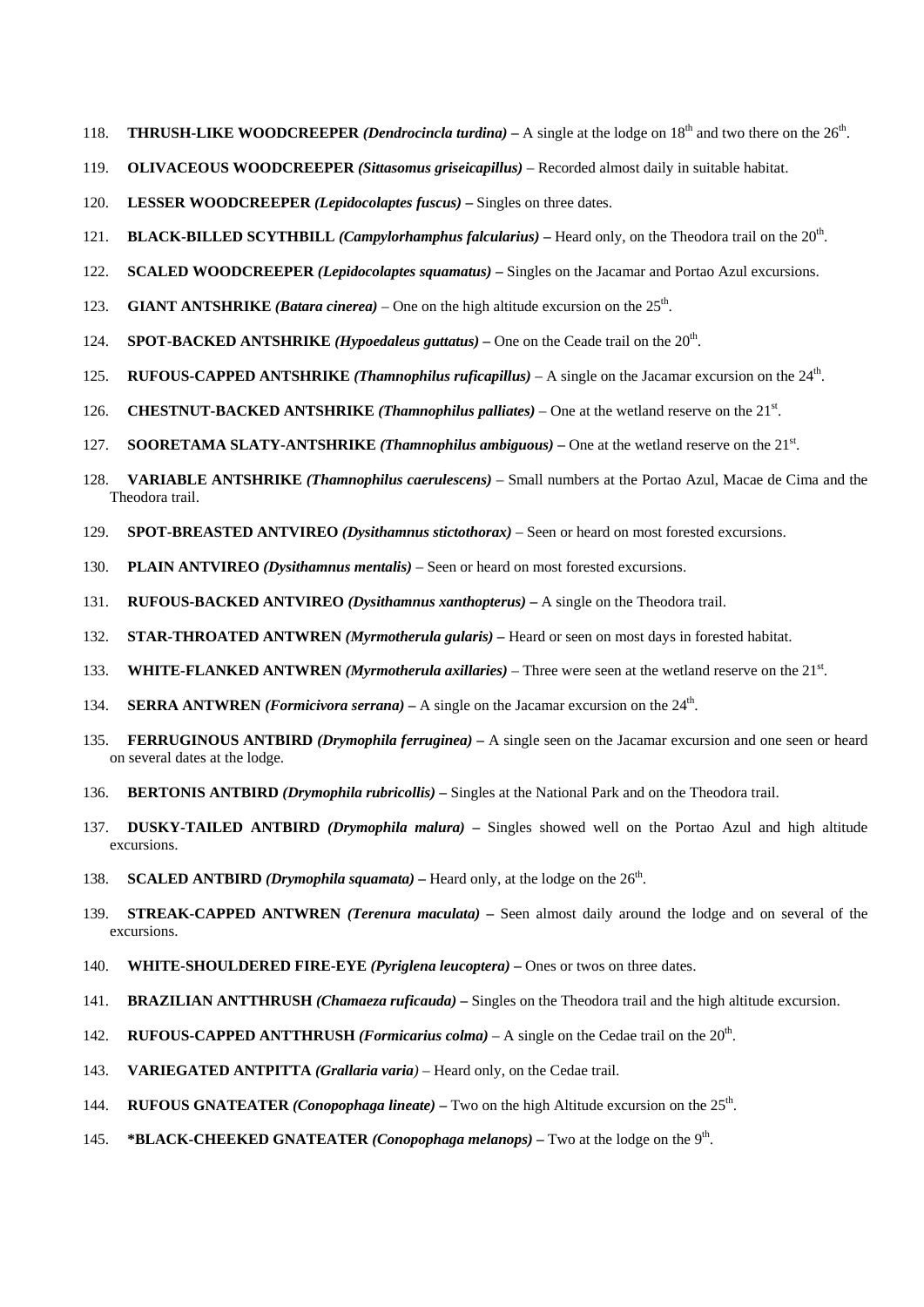- 146. **\*SERRA DO MAR TAPACULO** *(Scytalopus notorious)*Heard only, at the National Park on the 19th.
- 147. **SWALLOW-TAILED COTINGA** *(Phibalura flavirostris)*At least five were seen on the high altitude excursion on the  $25<sup>th</sup>$ .
- 148. **\*BLACK-AND-GOLD COTINGA** *(Tijuca atra)*Heard on several dates and one seen on the Macae de Cima trail.
- 149. **\*HOODED BERRYEATER** *(Carpornis cucullatus)*Heard only, at the National park on the 19th.
- 150. **\*BARE-THROATED BELLBIRD** *(Procnias nudicollis)*Heard on several dates and one seen on the Macae de Cima trail on the  $25<sup>th</sup>$ .
- 151. **WHITE-BEARDED MANAKIN** *(Manacus manacus)* Two at the wetland reserve.
- 152. **\*BLUE MANAKIN** *(Chiroxiphia caudata)*Recorded on all trips into the forest, giving very pleasing views on several occasions.
- 153. **\*PIN-TAILED MANAKIN** *(Ilicuramilitaris)*One at the lodge on the 26th and one on the Macae de Cima trail.
- 154. **\*SERRA TYRANT-MANAKIN** *(Neopelma chrysolophum)*One at the Portao Azul and heard on the high altitude excursion.
- 155. **YELLOW TYRANNULET** *(Capsiempis flaveola)* Two on the Theodora trail.
- 156. **SOUTHERN BEARDLESS-TYRANNULET** *(Camptostoma obsoletum)* A single on the Jacamar excursion.
- 157. **OLIVACEOUS ELAENIA** *(Elaenia obscura)* One on the Jacamar excursion and four on the high altitude excursion.
- 158. **YELLOW-BELLIED ELAENIA** *(Elaenia flavogaster)* Singles on three dates.
- 159. **SMALL-BILLED ELAENIA** *(Elaenia parvirostris)* A group of three on the high altitude excursion.
- 160. **\*GREY-HOODED FLYCATCHER** *(Mionectes rufiventris***)** One or twos on three dates.
- 161. **OCHRE-BELLIED FLYCATCHER** *(Mionectes oleaginous)* A single at the lodge on the 26th.
- 162. **SEPIA-CAPPED FLYCATCHER** *(Leptopogon amaurocephalus)* Two at the National Park on the 19th.
- 163. **MOTTLE-CHEEKED TYRANNULET** *(Phylloscartes ventralis)* Ones or twos on three dates.
- 164. **PLANALTO TYRANNULET** *(Phyllomyias fasciatus)* Ones or twos on the Jacamar, Portao Azul and Macae de Cima excursions.
- 165. **\*GREY-CAPPED TYRANNULET** *(Phyllomyias griseocapilla)*Singles at the Portao Azul on the 22nd and at the lodge on the  $26<sup>th</sup>$ .
- 166. **EARED PYGMY-TYRANT** *(Myiornis auricularis)* One on the Theodora trail and two at the lodge on the 23rd.
- 167. **\*DRAB-BREASTED BAMBOO-TYRANT** *(Hemitriccus diops)*One on the Portao Azul excursion on the 22nd.
- 168. **\*EYE-RINGED TODY-TYRANT (Hemitriccus orbitatus)** Singles on three dates.
- 169. **\*HANGNEST TODY-TYRANT** *(Hemitriccus nidipendulus)* A single on the Jacamar excursion on the 24<sup>th</sup>.
- 170. **OCHRE-FACED TODY-FLYCATCHER** *(Todirostrum plumbeiceps)* Seen or heard on most excursions.
- 171. **\*YELLOW-LORED TODY-FLYCATCHER** *(Todirostrum poliocephalum)*Ones or twos on three dates.
- 172. **COMMON TODY-FLYCATCHER** *(Todirostrum cinereum)* A single at the wetland reserve on the 21<sup>st</sup>.
- 173. **SOUTHERN ANTPIPIT** *(Corythopis delalandi)* A single at the lodge on the  $26<sup>th</sup>$  was a pleasant surprise!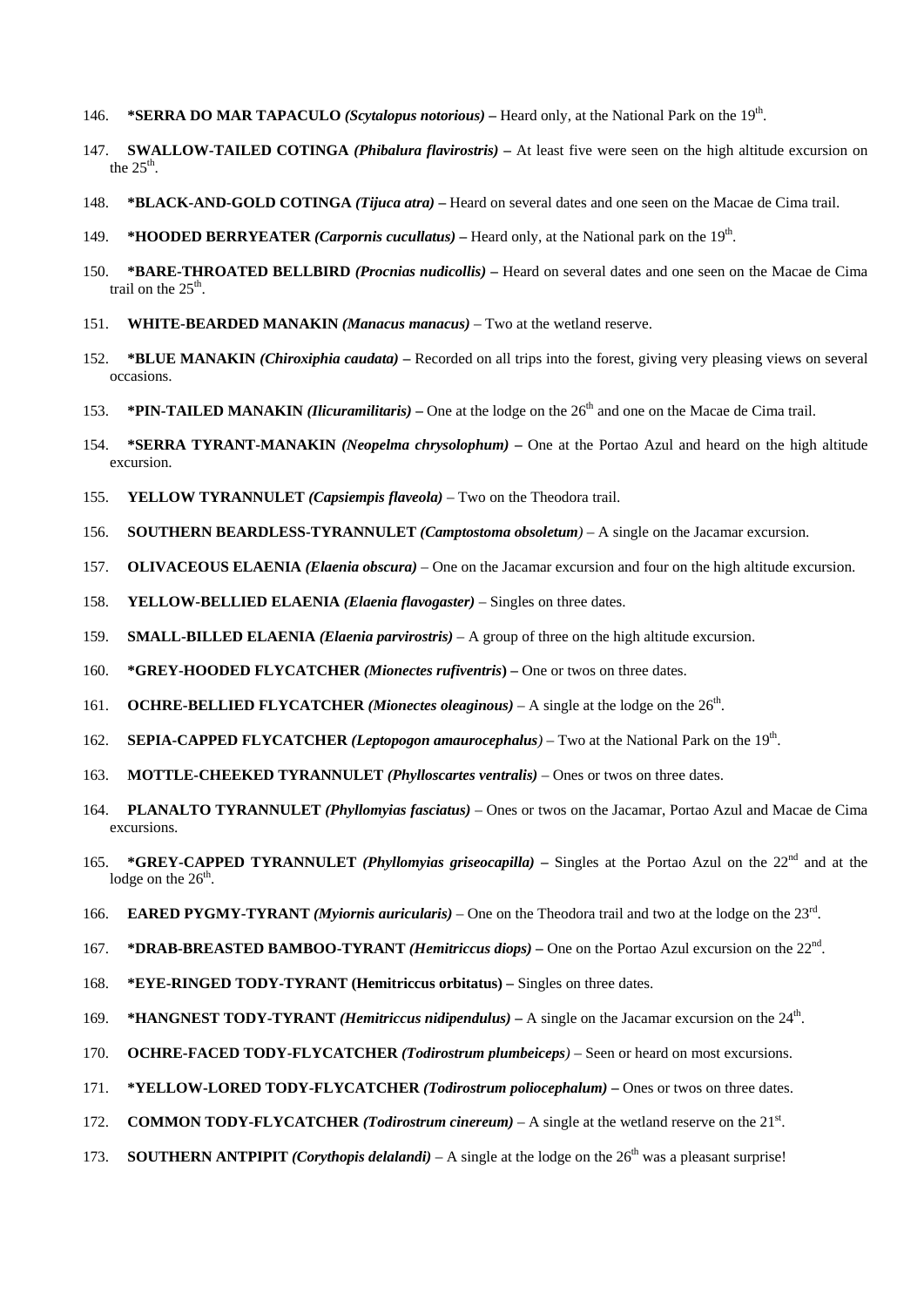- 174. **YELLOW-OLIVE FLYCATCHER** *(Tolmomyias sulphurescens)* One of the commonest flycatchers being seen or heard almost daily.
- 175. **WHITE-THROATED SPADEBILL** *(Platyrinchus mystaceus)* Seen on several dates around the lodge trails.
- 176. **BRAN-COLORED FLYCATCHER** *(Myiophobus fasciatus)* Two on the Jacamar excursion and one on the high altitude.
- 177. **CLIFF FLYCATCHER** *(Hirundinea ferruginea)* Two on the Jacamar and high altitude excursions.
- 178. **EULER'S FLYCATCHER** *(Lathrotriccus euleri)* Two at the Portao Azul on the 22nd.
- 179. **WHISKERED FLYCATCHER** *(Myiobius barbatus)* Ones or twos on four dates.
- 180. **WHITE-RUMPED MONJITA** *(Xolmis velata)* Two birds were seen on the Jacamar excursion on the 24th.
- 181. **BLUE-BILLED BLACK-TYRANT** *(Knipolegus cyanirostris)* Two on the high altitude excursion on the 25<sup>th</sup>.
- 182. **CRESTED BLACK-TYRANT** *(Knipolegus lophotes)* Two on the Jacamar excursion on the 24th.
- 183. **MASKED WATER-TYRANT** *(Fluvicola nengeta)* Recorded daily at the lodge and on several of the excursions.
- 184. **WHITE-HEADED MARSH-TYRANT** *(Arundicola leucocephala)* Two at the wetland reserve and two on the Jacamar excursion.
- 185. **STREAMER-TAILED TYRANT** *(Gubernetes yetapa)* Eight were seen on the Jacamar excursion on the 24th.
- 186. **LONG-TAILED TYRANT** *(Colonia colonus)* Four on the Jacamar excursion on the 24th.
- 187. **YELLOW-BROWED TYRANT** *(Satrapa icterophrys)* Two at the wetland reserve and three on the Jacamar excursions.
- 188. **CATTLE TYRANT** *(Machetornis rixosus)* Ones or twos on four dates.
- 189. **\*GREY-HOODED ATTILA** *(Attila rufus)* Seen or heard on several dates around the lodge.
- 190. **GREAT KISKADEE** *(Pitangus sulphuratus)* Recorded daily from any suitable habitat.
- 191. **BOAT-BILLED FLYCATCHER** *(Megarhyncus pitangua)* Seen or heard on four dates.
- 192. **SOCIAL FLYCATCHER** *(Myiozetetes similis)* Recorded almost daily from any suitable habitat.
- 193. **STREAKED FLYCATCHER** *(Myiodynastes maculates)* Recorded almost daily at the lodge and on several of the excursions.
- 194. **VARIEGATED FLYCATCHER** *(Empidonomus varius)* One on the Jacamar excursion on the 24th.
- 195. **SHORT-CRESTED FLYCATCHER** *(Myiarchus ferox)* Two on the Jacamar excursion.
- 196. **SWAINSON'S FLYCATCHER** *(Myiarchus swainsoni)* Two on the high altitude excursion.
- 197. **TROPICAL KINGBIRD** *(Tyrannus melancholicus)* Recorded almost daily from any suitable habitat.
- 198. **FORK-TAILED FLYCATCHER** *(Tyrannus savanna)* Recorded almost daily from any suitable habitat.
- 199. **BLACK-TAILED TITYRA** *(Tityra cayana)* Two at the lodge on the  $18<sup>th</sup>$  and one there on the  $23<sup>rd</sup>$ .
- 200. **\*GREENISH SCHIFFORNIS** *(Schiffornis virescens)* One showed well on the Theodora trail on the 20<sup>th</sup>.
- 201. **GREEN-BACKED BECARD** *(Pachyramphus viridis)* One on the Jacamar excursion on the 24<sup>th</sup>.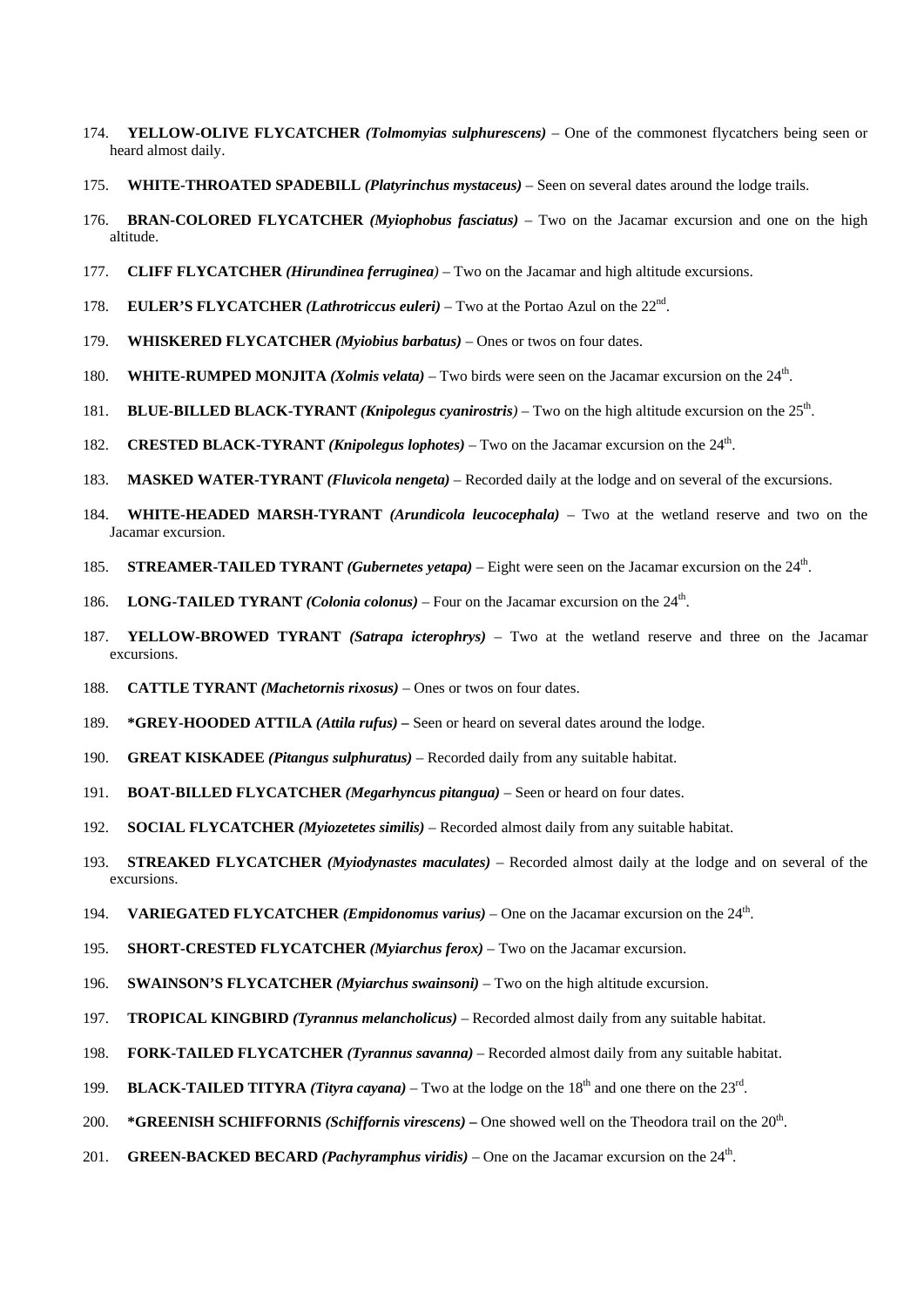- 202. **CHESTNUT-CROWNED BECARD** *(Pachyramphus castaneus)* One or two birds seen most days.
- 203. **WHITE-WINGED BECARD** *(Pachyramphus polychopterus)* Four on the Theodora trail and one on the high altitude excursion.
- 204. **CRESTED BECARD** *(Pachyramphus validus)* A pair on several dates at the lodge.
- 205. **SHARPBILL** *(Oxyruncus cristatus)* Two at the national park and one on the Theodora trail.
- 206. **BROWN-CHESTED MARTIN** *(Progne tapera)* -One at the wetland reserve and five on the Jacamar excursion.
- 207. **WHITE-RUMPED SWALLOW** *(Tachycineta leucorrhoa)* Five on the Jacamar excursion.
- 208. **BLUE-AND-WHITE SWALLOW** *(Pygochelidon cyanoleuca)* Recorded daily from suitable habitats.
- 209. **WHITE-THIGHED SWALLOW** *(Neochelidon tibialis)* One at the National Park on the 19<sup>th</sup>.
- 210. **TAWNY-HEADED SWALLOW** *(Stelgidopteryx fucata)* Two on the Jacamar excursion on the 24<sup>th</sup>.
- 211. **SOUTHERN ROUGH-WINGED SWALLOW** *(Stelgidopteryx ruficollis)* Recorded almost daily.
- 212. **BLACK-CAPPED DONACOBIUS** *(Donacobius atricapillus)* Two on the Jacamar excursion.
- 213. **\*LONG-BILLED WREN** *(Thryothorus longirostris)* Two at the wetland reserve on the  $21<sup>st</sup>$ .
- 214. **HOUSE WREN** *(Troglodytes aedon)* Recorded daily from any suitable habitat.
- 215. **CHALK-BROWED MOCKINGBIRD** *(Mimus saturninus)* Common in any open scrubland habitat.
- 216. **YELLOW-LEGGED THRUSH** *(Platycichla flavipes)* Four on the high altitude excursion on the 25<sup>th</sup>.
- 217. **RUFOUS-BELLIED THRUSH** *(Turdus rufiventris)* Recorded daily from any suitable habitat.
- 218. **PALE-BREASTED THRUSH** *(Turdus leucomelas)* Recorded most days at the lodge and on several of the excursions.
- 219. **CREAMY-BELLIED THRUSH** *(Turdus amaurochalinus)*Six on the high altitude and ones or twos on other dates.
- 220. **RED-EYED VIREO** *(Vireo olivaceous)* Frequently heard and one seen at the lodge on the 23rd.
- 221. **RUFOUS-CROWNED GREENLET** *(Hylophilus poecilotis)* Up to four seen on four dates.
- 222. LEMON-CHESTED GREENLET (*Hylophilus thoracicus*) One at the wetland reserve on the  $21<sup>st</sup>$ .
- 223. **RUFOUS-BROWED PEPPERSHRIKE** *(Cyclarhis gujanensis)* Recorded almost daily from suitable forest habitat.
- 224. **MASKED YELLOWTHROAT** *(Geothlypis aequinoctialis)* Two on the Theodora trail on the  $20^{\text{th}}$ .
- 225. **GOLDEN-CROWNED WARBLER** *(Basileuterus culicivorus)* Recorded almost daily from any suitable habitat.
- 226. **\*WHITE-RIMMED WARBLER** *(Basileuterus leucoblepharus)*One at the National Park on the 19th.
- 227. **BANANAQUIT** *(Coereba flaveola)* Recorded daily from many locations.
- 228. **MAGPIE TANAGER** *(Cissopis leveriana)* Two on the Portao Azul and two on the Jacamar excursions.
- 229. **CINNAMON TANAGER** *(Schistochlamys ruficapillus)* One on the Jacamar and two on the high altitude excursions.
- 230. **\*CHESTNUT-HEADED TANAGER** *(Pyrrhocoma ruficeps)* Two on the high altitude trail on the  $25<sup>th</sup>$ .
- 231. **YELLOW-BACKED TANAGER** *(Hemithraupis flavicollis)* Two at the lodge on the 23rd.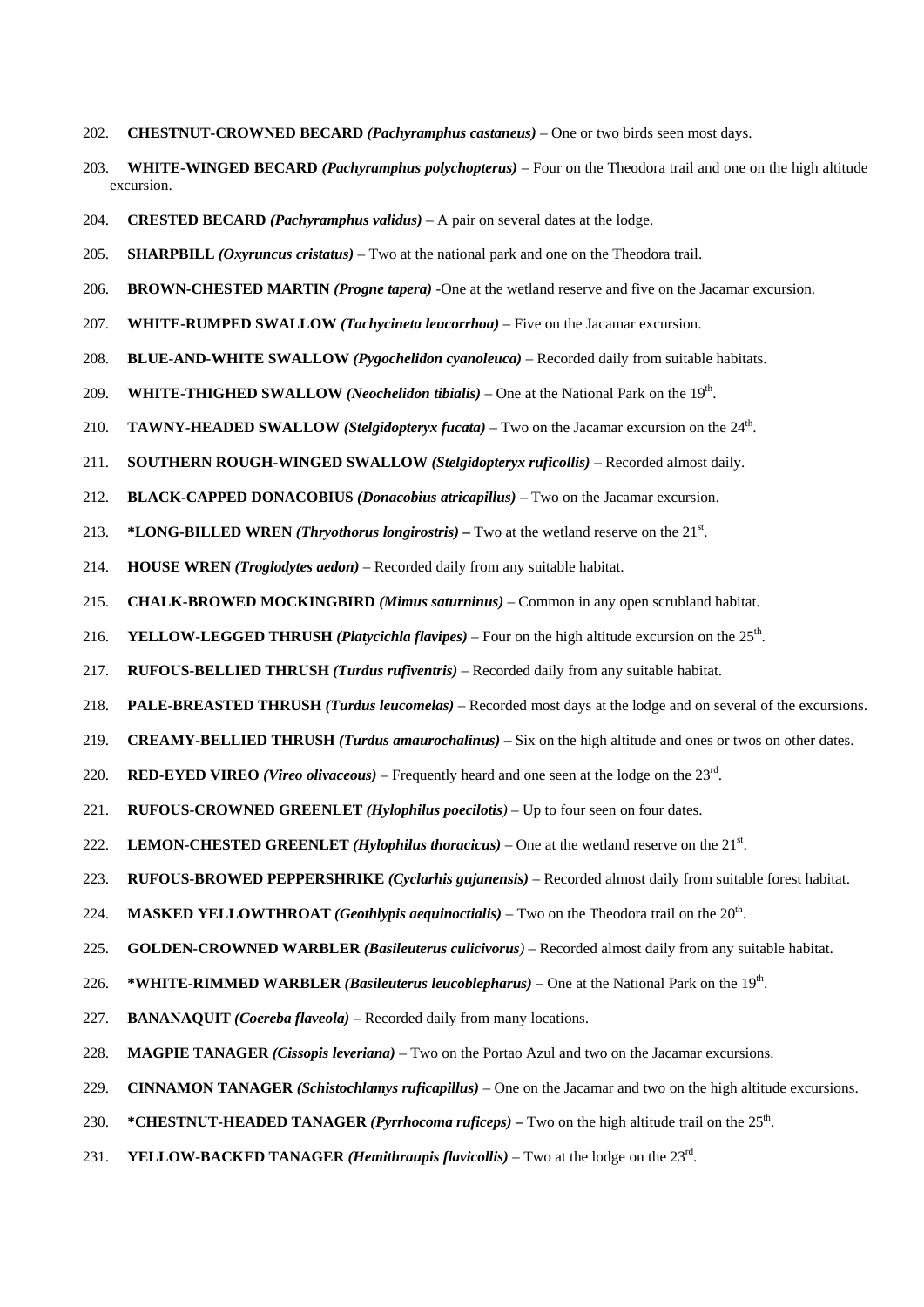- 232. **FLAME-CRESTED TANAGER** *(Tachyphonus cristatus)* Ones or twos on three dates.
- 233. **\*OLIVE-GREEN TANAGER** *(Orthogonys chloricterus)*A flock of 23 on the Cedae trail on the 20th.
- 234. **\*RUBY-CROWNED TANAGER** *(Tachyphonus coronatus)* Recorded almost daily in the lodge grounds and other locations.
- 235. **BLACK-GOGGLED TANAGER** *(Trichothraupis melanops)* Recorded almost daily in small numbers in suitable forest habitat.
- 236. **RED-CROWNED ANT-TANAGER** *(Habia rubica)* Recorded on several date sat the lodge.
- 237. **\*BRAZILIAN TANAGER** *(Ramphocelus bresilius)*Recorded daily within the grounds of the lodge.
- 238. **SAYACA TANAGER** *(Thraupis sayaca)* Recorded daily in the grounds of the lodge and various other locations.
- 239. **\*AZURE-SHOULDERED TANAGER** *(Thraupis cyanoptera)*One on the Theodora trail and two at the National Park.
- 240. **\*GOLDEN-CHEVRONED TANAGER** *(Thraupis ornata)* Recorded daily from any forested habitat and at the lodge garden.
- 241. **PALM TANAGER** *(Thraupis palmarum)* Recorded daily within the grounds of the lodge.
- 242. **VIOLACEOUS EUPHONIA** *(Euphonia violacea)* Commonly recorded from the feeders at the lodge.
- 243. **PURPLE-THROATED EUPHONIA** *(Euphonia. chlorotica)* A single at the lodge on the  $23<sup>rd</sup>$ .
- 244. **ORANGE-BELLIED EUPHONIA** *(Euphonia. xanthogaster)* Commonly recorded on the feeders at the lodge.
- 245. **\*CHESTNUT-BELLIED EUPHONIA** *(Euphonia pectoralis)*Commonly recorded from the feeders at the lodge.
- 246. **\*GREEN-HEADED TANAGER** *(Tangara seledon)* Recorded everyday from the feeders by the lodge and in suitable lowland forest habitats.
- 247. **\*RED-NECKED TANAGER** *(Tangara cyanocephala)*Recorded regularly within the grounds of the lodge and in suitable lowland forest habitats.
- 248. **\*BRASSY-BREASTED TANAGER** *(Tangara desmaresti)*Flocks of up to twenty birds on the Theodora trail and the high-altitude excursion.
- 249. **\*GILT-EDGED TANAGER** *(Tangara cyanoventris)* Five on the Jacamar excursion were the only record.
- 250. **BURNISHED-BUFF TANAGER** *(Tangara cayana)* Recorded almost daily on the feeders by the lodge and from suitable forested habitat.
- 251. **BLUE DACNIS** *(Dacnis cayana)* Recorded daily in small numbers.
- 252. **GREEN HONEYCREEPER** *(Chlorophanes spiza)* A couple at the lodge on two dates.
- 253. **SWALLOW TANAGER** *(Tersina viridis)* One at the lodge on the  $18<sup>th</sup>$ .
- 254. **BLUE-BLACK GRASSQUIT** *(Volatinia jacarina)* Recorded in small numbers from suitable farmland habitats.
- 255. **\*BUFFY-FRONTED SEEDEATER** *(Sporophila frontalis)*Heard on the Theodora trail and one seen at Macae de Cima on the  $25<sup>th</sup>$ .
- 256. **DOUBLE-COLLARED SEEDEATER** *(Sporophila caerulescens)* Recorded in small numbers from suitable farmland habitats.